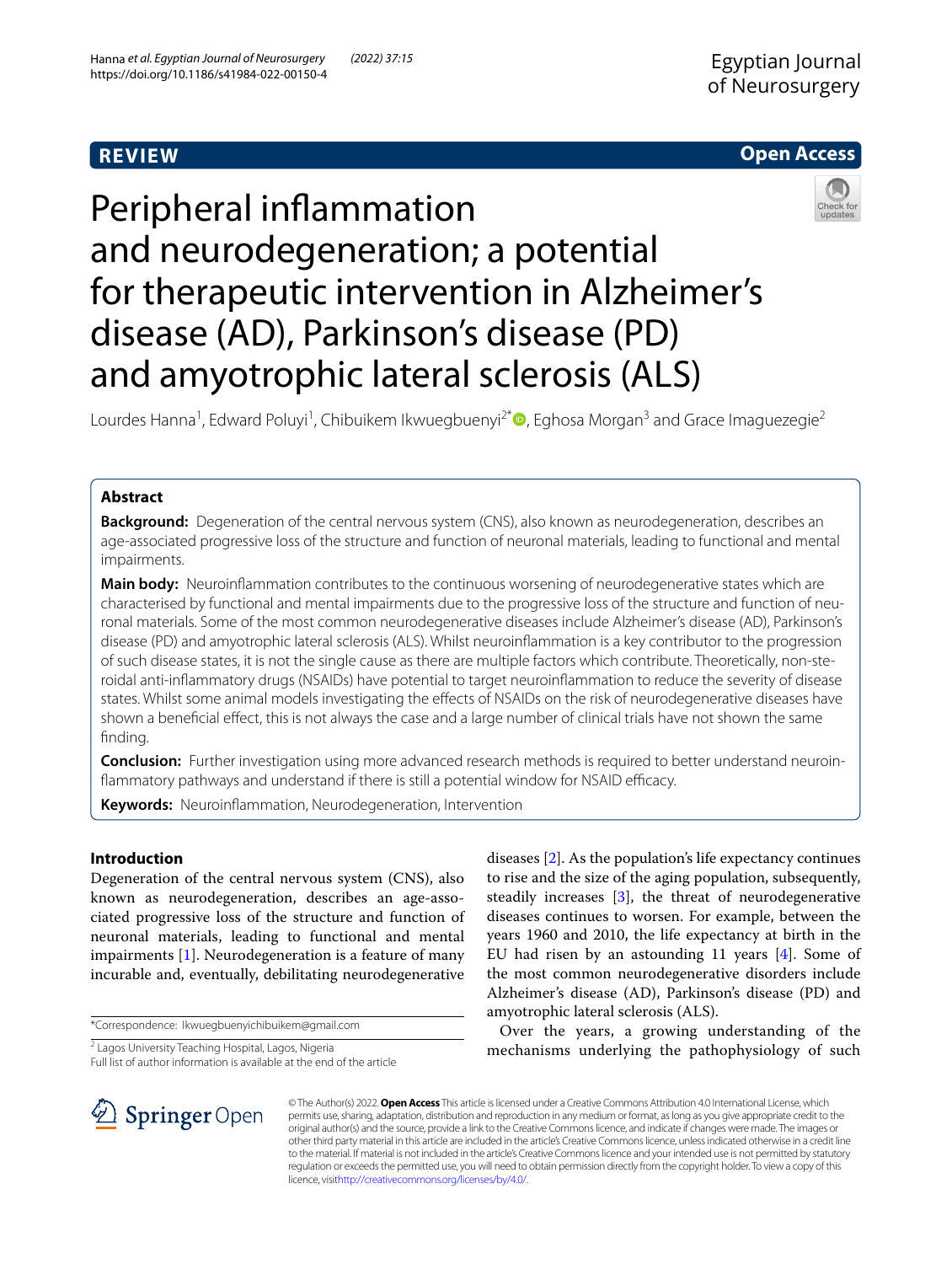disorders has shown continual improvement. The development of experimental model systems which recapitulate characteristic hallmarks of these neurodegenerative disorders has signifcantly aided such a progression of insight, including the use of yeast, fruit fies, nematode worms and, more commonly, particularly recently, mice [[5](#page-7-4)–[9](#page-7-5)]. More recent advancements have capacitated the ability to produce induced pluripotent stem cells (iPSCs) from diferentiated human cells to generate human models of these diseases through the production of patient-specifc cell lines in a tissue culture dish [[10\]](#page-7-6). Furthermore, in recent years, these cells have also been cultured in three dimensions, for the frst time, producing organoids which represent human tissues including the brain [\[11](#page-7-7), [12](#page-7-8)]. As these advancements continue to progress, the held understanding of these states follows.

It is now accepted that neuroinfammation, infammation within the brain or spinal cord, contributes greatly to the overall process of neurodegeneration. Infammation is the frst line of defence of an organism in response to an initial insult, so neuroinfammation is an inherent mechanism which has the purpose of protecting and re-establishing the normal structure and function of the brain, by aiding the recovery of injured neurons, such as in response to infection [[13\]](#page-7-9). Following an infection or infammatory condition, peripheral immune activation causes the innate immune response to signal to the brain and upregulate cytokine production by the CNS [[14\]](#page-7-10). Whilst the intended purpose of neuroinfammation is benefcial through seeking to overcome the potential threat, if the magnitude or duration of the infammation is too large or prolonged, respectively, then this process will take a diferent course. Chronic infammation has deleterious efects and exacerbates the degree of neurodegenerative states  $[15]$  $[15]$  $[15]$ .

Although it is believed to be a signifcant contributor of the most common neurodegenerative diseases, controversy lies in the extent to which peripheral infammation may be considered a cause of the fatality of neurodegenerative disorders. Gaining a clearer understanding of this will elucidate whether therapeutic intervention involving inhibition of this process may be an efective means of reversing disease progression or, at least, slowing it. The remainder of this review will consider the extent to which peripheral infammation contributes to neurodegeneration and may be considered a cause of these diseases, in addition to potential therapeutic avenues which have been, or are beginning to be, considered. In order to explore this, AD, PD and ALS will be considered as representations of neurodegenerative states.

## **Main text**

There are several factors which may induce inflammation in the CNS including bacterial infections, viral infections or neuroimmune conditions [[16](#page-7-12)]. Neuroinfammation is an expected feature of the ordinary aging brain although the process is hastened in neurodegenerative states [\[17](#page-7-13)]. An acute infammatory response of the CNS is caused by an immediate activation of glial cells in response to noxious stimuli. When this response is sustained, it leads, ultimately, to neurodegeneration as the blood–brain barrier (BBB) becomes disrupted, allowing an infux of infammatory cells along with other products with properties that may cause tissue destruction. Elevated levels of infammatory cytokines in the serum and CNS are also found. In the CNS, proinfammatory cytokines are produced by microglia and astrocytes, the residential immune cells of the CNS which are key to the regulation of brain homeostasis all the way from development, through to adulthood and even aging [\[18](#page-7-14)].

Figures [1,](#page-1-0) [2](#page-2-0) and [3](#page-2-1) depict this innate immune response.

Astrocytes are the most abundant glial cells of the CNS, comprising around 25% of the cerebral volume and are the frst cells that CNS-infltrating immune cells encounter. Microglia comprise around 10% of the entire CNS population, with the function of constantly surveying the microenvironment and producing factors to infuence the surrounding astrocytes and neurons. Moreover, in response to pathogen invasion or tissue

<span id="page-1-0"></span>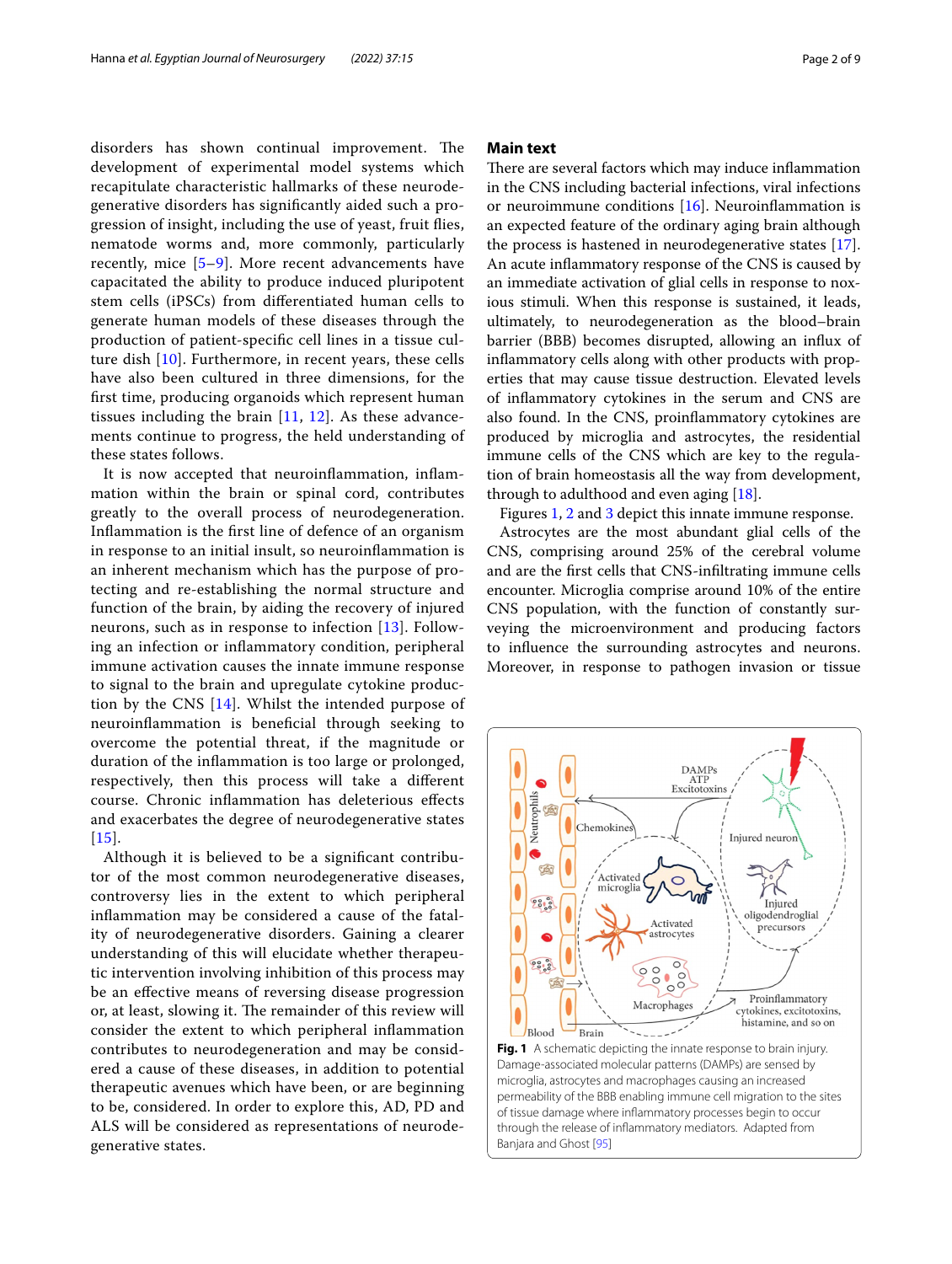

<span id="page-2-0"></span>

<span id="page-2-1"></span>damage, microglia switch from an inactive (ramifed) to an activated (amoeboid) state which promotes an infammatory response in order to initiate tissue repair [[19,](#page-7-15) [20](#page-7-16)]. However, the persistence of infammatory stimuli or failure of normal resolution mechanisms leads to infammation which occurs in tissue pathology and results in the production of neurotoxic factors which further amplify diseases' states [\[21](#page-7-17), [22\]](#page-7-18). Such neurotoxic mediators

converge, functionally, to facilitate mechanisms associated with protein degradation, mitochondrial dysfunction, defective axonal transport and apoptosis. These intracellular mechanisms are associated with the pathogenesis of neurodegenerative diseases, such as AD, PD and ALS [\[1](#page-7-0), [15,](#page-7-11) [23](#page-7-19)].

The immune response of the CNS is closely controlled in relation to the periphery  $[15]$  $[15]$ , so an offense causes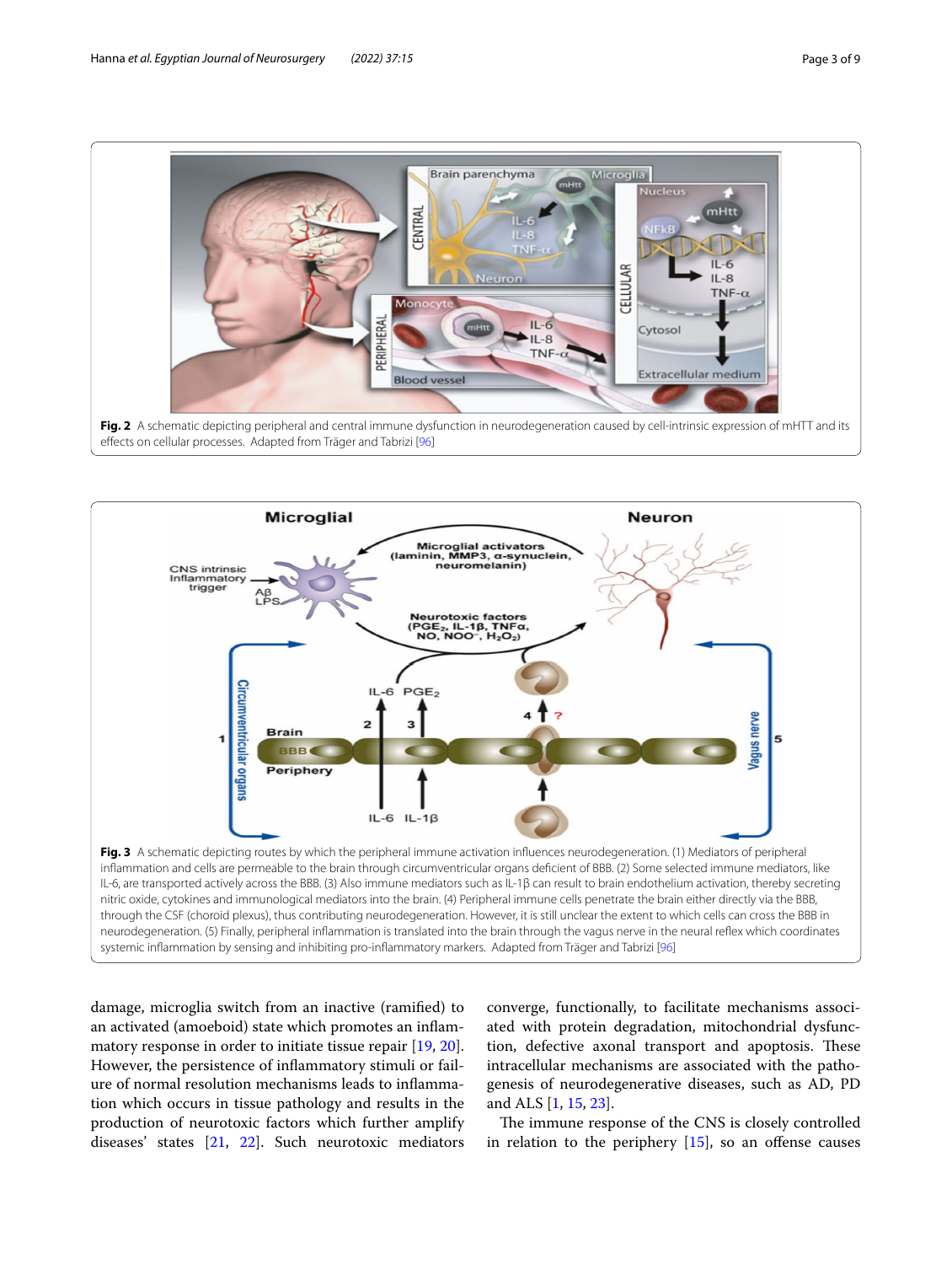the release of proinfammatory mediators and this leads to permeabilisation of the BBB. Leukocytes, including T cells and macrophages, which share many functional features with microglia, from the periphery are then able to infiltrate the BBB to reach the CNS  $[24]$  $[24]$ . The consequence of this is neuroinfammation. When this response of neuroinfammation is merely acute, such that it is of a reasonable magnitude and limited duration, the efects can be benefcial as potential injury will be minimised through activation of innate immunity. On the other hand, when this is prolonged chronically, a sustained release of infammatory mediators causes an enhanced degree of oxidative and nitrosative stress which perpetuates the infammatory cycle and contributes to the progression of neurodegenerative diseases [\[25](#page-7-21), [26](#page-7-22)].

#### <span id="page-3-1"></span>**Neurodegenerative diseases**

The most common neurodegenerative diseases are characterised by the pathological accumulation of insoluble flamentous aggregates of normally soluble proteins within the CNS.

A summary of these is given in Table [1.](#page-3-0)

#### **Alzheimer's disease**

Alzheimer's disease is the most common type of dementia with approximately over 46 million individuals afected worldwide [\[27](#page-7-23)] and an expectation that AD will afect around 115.4 million people by 2050 [[28\]](#page-7-24). A progressive decline of cognition, function and behaviour characterises AD with the corresponding symptoms of memory loss, cognitive impairment and unusual behavioural patterns [\[29](#page-7-25)]. Underlying this degenerative process is the production of amyloid beta (Aβ) plaques, which are clumps of insoluble peptides formed from the abnormal cleavage of amyloid precursor protein (APP), as well as neurofbrillary tangles (NFTs) formed by the abnormal phosphorylation of Tau protein [[30\]](#page-7-26).

In the case of AD, neuroinfammation can be considered part of a characteristic pathological triad involving Aβ plaques and NFTs, with plenty of evidence of an infammatory response occurring in AD. For example, transgenic mice expressing a Swedish mutation of the APP gene were produced and successfully expressed features of AD pathology, including extensive extracellular Aβ accumulation and neuritic dysfunction. Immunohistochemical analyses then revealed that activated microglia were located in close proximity to the Aβ plaques in addition to a signifcantly greater production and release of interleukin-1β (IL-1β) and tumour necrosis factor α(TNF- α), two major proinfammatory cytokines, in comparison with such levels associated with inactive microglia [[31\]](#page-7-27). Prior to this study, there was a lack of suitable animal models to support the direct contribution of inflammatory responses to AD pathology. The group was also built on from previous work by avoiding the use of Grifonia simplicifolia GS B4 Isolectin for detection of microglia [[32\]](#page-7-28), as it detects both ramifed and amoeboid microglia and, instead, using antibodies to CD45 (leukocyte common antigen) and to class I or II major histocompatibility (MHC) antigens, which merely detect activated microglia  $[33]$  $[33]$ . Their key findings coincide with those of other studies [\[34](#page-7-30)] including in human post-mortem tissue from AD brains [[35](#page-7-31)]. Furthermore, IL-1β pellet implantation in rats has been shown to promote microtubule activation, p38 mitogen-activated protein kinase (MAPK)-mediated hyperphosphorylation of Tau protein as well as a further increase in levels of its own expression [[36\]](#page-7-32). Other studies have shown microglia located in close proximity to Aβ plaques as staining positively for IL-1β in addition to interleukin 6 (IL-6), TNFα and monocyte chemoattractant protein 1 (MCP-1) [[37\]](#page-7-33), which contributes to astrocyte recruitment around plaques [\[38](#page-7-34)].

This evidence alludes to a pathway underlying AD aetiology whereby chronic induction of neuronal injury, due to the presence of Aβ plaques and NFTs, generates a self-propagating cycle involving continually rising IL-1β levels. Such injury triggers microglia and astrocytes to become active, through toll-like receptors (TLR) and receptor for advanced glycation end (RAGE)-dependent pathways [[39,](#page-7-35) [40\]](#page-7-36). Microglia release TNF- α and IL-1β which can also activate astrocytes, and, similarly, astrocyte activation induces further microglial activation [\[41](#page-7-37)]. Activation of microglia causes their migration to the plaques to perform phagocytosis; whilst this efect has a protective purpose, when this is prolonged microglia

<span id="page-3-0"></span>**Table 1** Common neurodegenerative diseases and characteristic proteins

| <b>Disease</b>                | Microscopic lesion                 | Location                   | Aggregated protein     |
|-------------------------------|------------------------------------|----------------------------|------------------------|
| Alzheimer's disease           | Amyloid plaque                     | Extracellular              | Amyloid- $\beta$       |
|                               | Neurofibrillary tangle             | Intracytoplasmic (neurons) | Tau                    |
|                               | Lewy bodies (in Lewy body variant) | Intracytoplasmic (neurons) | a-synuclein            |
| Amyotrophic lateral sclerosis | Hyaline inclusions                 | Intracytoplasmic (neurons) | Superoxide dismutase 1 |
| Parkinson's disease           | Lewy bodies                        | Intracytoplasmic (neurons) | a-synuclein            |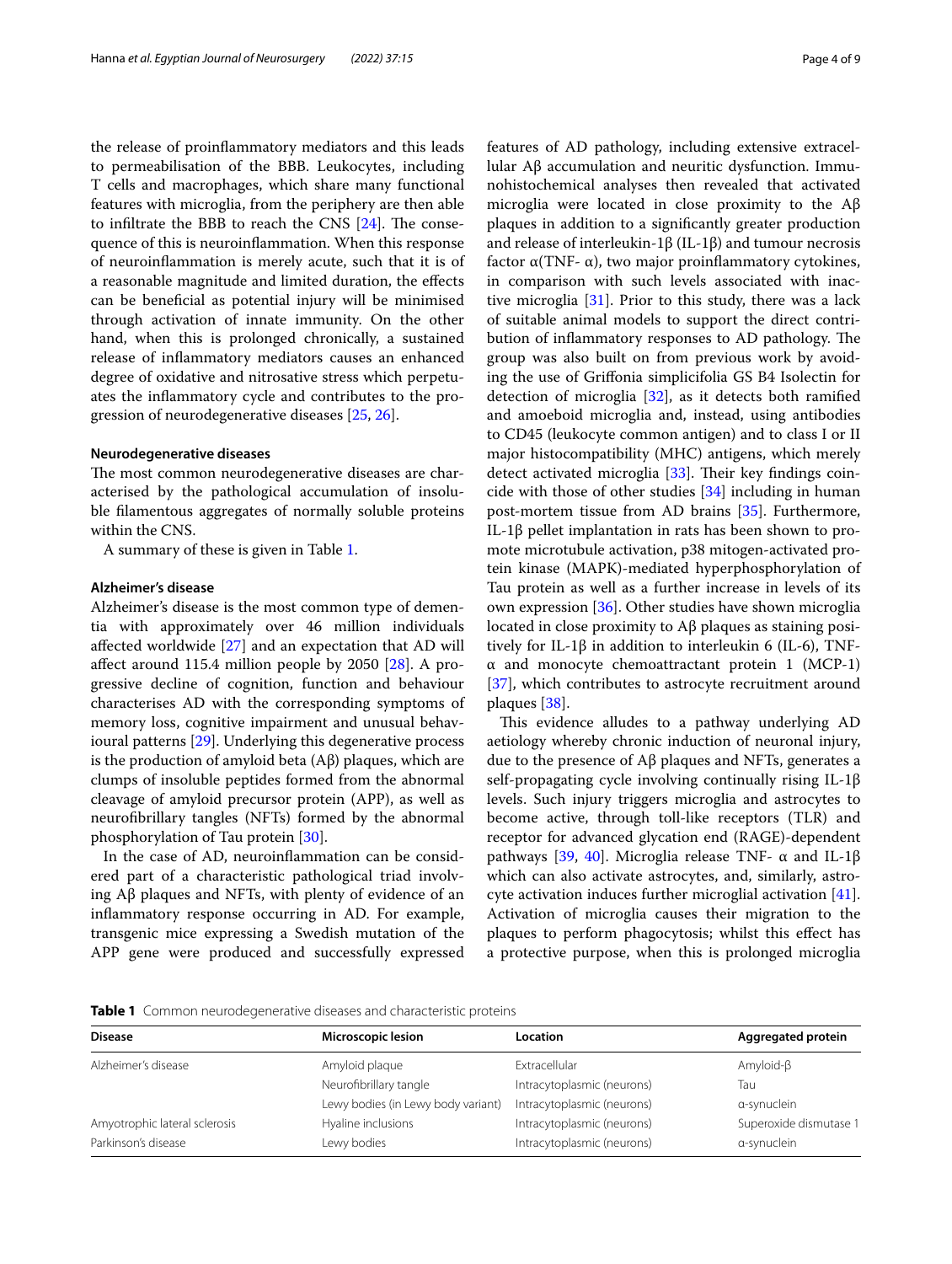are no longer able to appropriately process  $\text{A}\beta$  [[42,](#page-7-38) [43](#page-7-39)]. Instead, microglial activation will be sustained in a feed-forward loop, or microgliosis, resulting in further accumulation of Aβ, production of infammatory amplifers and subsequent sustained proinfammatory cytokine signalling, thus exacerbating AD pathology due to the uncontrollable neuronal damage [\[44](#page-7-40), [45\]](#page-7-41). Efective therapeutic interference of this invasive cycle may serve as a means of slowing down the progression of AD.

## **Parkinson's disease**

As the second most common neurodegenerative disease, Parkinson's disease is believed to affect 1–2% of the population aged over 60 years of age [[46\]](#page-7-42). PD results from a preferential loss of dopaminergic neurons of the nigrostriatal pathway, resulting in symptoms of motor impairment including the classical resting tremor, limb rigidity, bradykinesia and postural and gait impairments. The degeneration seen in PD becomes more widespread as the disease progression continues, thus implicating more brain regions [[47\]](#page-7-43). Underlying the pathology of PD are Lewy bodies, which are intra-neuronal cytoplasmic inclusion bodies constituted predominantly of α-synuclein [[48,](#page-7-44) [49](#page-7-45)].

Similar to AD pathology, peripheral infammation causing neuroinfammation is involved in the pathology of PD [[50\]](#page-7-46). Highlighting this is the common fnding of several studies of an increased proportion of active microglia in the substantia nigra of PD patients, postmortem [\[51,](#page-7-47) [52](#page-7-48)]. In addition to this, elevated levels of inflammatory amplifiers, such as IL-1β, IL-6 and TNF- $\alpha$ , in both transgenic mice which overexpress α-synuclein and in PD patients, in comparison with wild-type levels and otherwise healthy controls, respectively, were found [[53–](#page-8-2)[55](#page-8-3)]. These inflammatory mediators, such as TNFα, released by activated microglia, disrupt BBB integrity to allow immune cells, macrophages and leukocytes, to enter into the CNS, eventually leading to neuroinfammation  $[56]$  $[56]$ .

This shows that although neuroinflammation may not be the primary cause of PD, since these fndings were observed at symptomatic stages, various models of PD have produced consistent fndings, suggesting that neuroinfammation is a crucial contributor to PD progression. Whilst it is clear that microglia and astrocyte activation, via mediators released by injured dopaminergic neurons, is involved, additional in vivo experiments are required for a deeper understanding of the mechanisms underlying this. Such additional insight may aid further development of efective therapeutic strategies which are able to specifcally and temporally target infammatory processes without compromising the potential benefts, such as tissue restoration.

#### **Amyotrophic lateral sclerosis**

Another neurodegenerative disease is ALS, which involves progressive deterioration of upper motor neurons (MNs) of the corticospinal tract and lower MNs of the brain stem and ventral roots of the spinal cord, leading to paralysis which, in many cases, is fatal [\[57,](#page-8-5) [58](#page-8-6)]. This process tends to initiate in limbs or bulbar muscles and over time spreads to other regions, eventually resulting in respiratory muscle dysfunction and a consequential respiratory failure. Death usually follows within 2 to 5 years following ALS diagnoses [\[59](#page-8-7)]. With no cure, ALS has proven a challenge to treat, as like other neurodegenerative diseases, with only one drug, riluzole, being approved by the Food and Drug Administration as a treatment; however, the mere capacity of this drug is to extend the individual's life expectancy by approximately 3 months, an efect not nearly profound [\[60](#page-8-8), [61](#page-8-9)].

Whilst the precise pathogenic mechanisms of ALS remain elusive, pathways which involve oxidative stress, mitochondrial dysfunction, excitotoxicity, neuroinfammation and protein aggregation are believed to comprise a multifactorial nature of ALS [\[62](#page-8-10)]. In many cases, ALS roots largely from mutations of superoxide dismutase 1 (SOD1), although other proteins also contribute [[63\]](#page-8-11).

There exists a plethora of evidence for the involvement of neuroinfammation in ALS, including the most common observation of increased microglial activation from cerebrospinal fuid analysis and post-mortem spinal cord samples from ALS patients [[64–](#page-8-12)[66](#page-8-13)], as well as elevated levels of molecules which amplify infammation, includ-ing Interleukin-8 (IL-8) [\[67\]](#page-8-14), TNF- α, IL-1β, IL-6 and vascular endothelial growth factor [[68\]](#page-8-15). Furthermore, in a transgenic mouse with SOD1 mutations which exhibited ALS-like characteristics, during the course of symptom progression an increased expression of cyclooxygenase type 2 (COX-2) was detected [[17\]](#page-7-13). COX-2 is an enzyme which plays a role in the synthesis of prostanoids, potent infammatory mediators, particularly prostaglandin E2  $(PGE_2)$  [[69\]](#page-8-16). This was regionally specific; for example, it was seen in the spinal cord but not the cerebellum. Such specifcity was not due to an insertional consequence of the transgene, and this is known because the group ensured widespread expression of the mutation. This observation was made in the mice at both early stages of symptom development and also at end stages, in addition to human post-mortem spinal cord samples from ALS patients  $[70]$  $[70]$ . The findings of this study highlight a specifc role of COX-2 upregulation in neuroinfammation contributing largely to ALS disease progression.

The evidence confirms that neuroinflammation is highly implicated in the motor neuron degeneration seen in ALS, such that signs of neuroinfammation are not only seen in cases where the characteristic symptoms of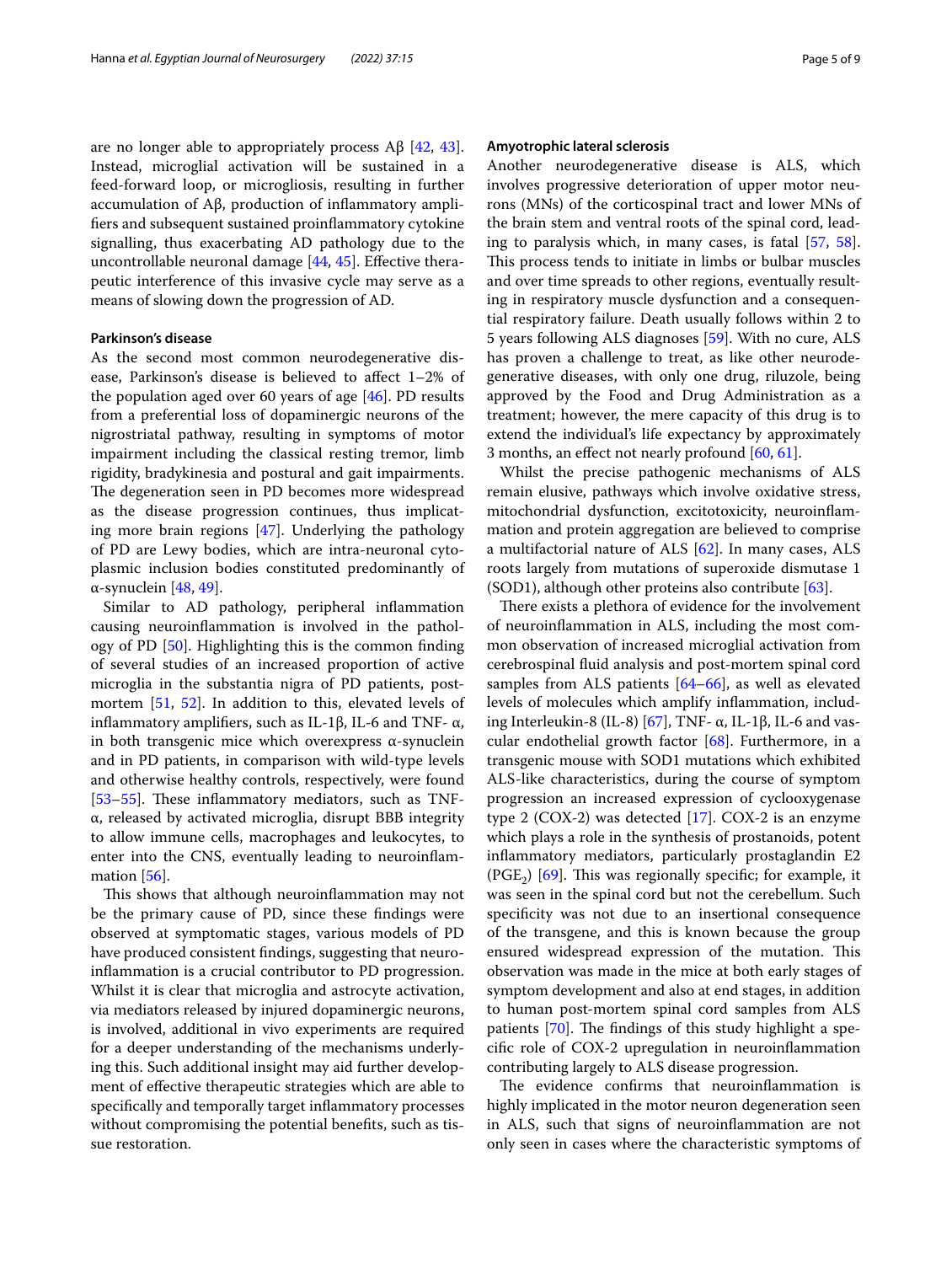ALS have already developed, but also during presymptomatic phases of ALS  $[71]$  $[71]$ . Therefore, unlike in AD and PD where neuroinfammation seems a consequence of the initial injury underlying the disorders, neuroinfammation acts as both an initiating and propelling factor in the pathogenesis of ALS. However, it is believed that there is a convergence of factors which lead to the onset of ALS, so further research is required to identify the extent to which neuroinfammation, alone, may serve as a trigger for other factors which contribute [\[72](#page-8-19)].

### **Potential for therapeutic intervention**

There are currently no cures for neurodegenerative diseases, and treatment options are limited, in terms of options available, efficacy and merely alleviating symptoms rather that underlying causes [\[73](#page-8-20)]. Research has enabled a progressively growing understanding on the involvement of peripheral infammation leading to neuroinfammation, propelling the degeneration underlying AD, PD and ALS, an area with potential for therapeutic intervention. Such therapeutic strategies would be benefcial by targeting these infammatory processes, perhaps from the earliest stage possible, without restricting the intended protective efects of infammation, as an innate immune action of the body in response to the initial tissue injury.

Of particular interest as a treatment avenue for AD have been non-steroidal anti-infammatory drugs (NSAIDs). Experimental models initially suggested that this might be promising. For example, in transgenic mice overexpressing APP, administration of ibuprofen, a non-specifc COX inhibitor, at the stage of amyloid plaque formation, caused a decrease in the level of glial activation and plaque density [\[74,](#page-8-21) [75\]](#page-8-22). Another NSAID, indomethacin, was found to attenuate microglial activation and restore impairment of hippocampal long-term potentiation, the primary underlying process of memory loss, thus alleviating the associated memory deficits upon direct Aβ injections into rat dentate gyri [\[76\]](#page-8-23).

Despite the promising nature of such fndings, the success rates of clinical trials do not correspond with this. In several double-blind, randomised, placebo-controlled trials using nonselective NSAIDS, including ibuprofen and indomethacin, as well as those using specifc COX-2 inhibitors, no signs of cognitive impairment amelioration were observed  $[77-82]$  $[77-82]$ . This was even the case when NSAID treatment was maintained for 4 years [\[83](#page-8-26)]. This suggests that NSAID treatment is inefective once the pathology of AD has already taken its course; however, NSAID administration at early stages of Aβ plaque formation may prevent or reduce the impact of the benefcial aspects of neuroinfammation and this would be counterproductive. On the other hand, when NSAID treatment was provided in patients above the age of 65 years with no clinical impairment at the start of the study, age-associated memory decline was attenuated  $[84]$ . This suggests a potential window of NSAID efficacy prior to the onset of disease symptoms, during normal aging processes. In order to successfully execute this treatment method, further investigation trials will be required for NSAID as a preventative measure and non-invasive imaging for the detection of amyloid plaques will be crucial for this.

The success rates of NSAIDs in treating PD do not appear to be any more hopeful. A meta-analysis comparing the results of 17 studies, including many which considered long-term NSAID use, comprised of a total of 2,498,258 participants, found no overall association between NSAIDs and the risk of PD  $[85]$ . This finding coincides with that of earlier analyses [[86\]](#page-8-29). NSAIDs are not, therefore, accepted as being associated with PD risk reduction [[87\]](#page-8-30). Due to this, along with the, so far, negative results seen with NSAIDs in AD clinical trials and the potential cardiovascular risks discovered in association with particular NSAIDs, it is unlikely that clinical trials for NSAIDs in PD will be considered. Unfortunately, the evidence suggests the same for ALS [[88,](#page-8-31) [89\]](#page-8-32). Although some subtle differences on the effects of NSAIDs on the relative risk of developing ALS were found between males and females, these diferences are of limited signifcance and were most likely due to chance or an unacknowledged confounder, particularly as this fnding is inconsistent with other studies.

As NSAIDs have proven to be unsuccessful in targeting neuroinfammation to alleviate these neurodegenerative states, this warrants the discovery of novel therapeutic interventions which implicate neuroinfammation. For example, polyphenols, including favonoids, phenolic acids, phenolic alcohols, stilbenes and lignans, such as those found in apples, berries, citrus fruits, broccoli,  $\alpha$  cocoa, tea and coffee [[90\]](#page-8-33), have been found to target tolllike receptor 4 (TLR4) signalling pathways [[91](#page-8-34)]. TLR4 is found on the cell surface of microglia and is involved in neuroinfammatory pathways as it is a frst-line host defence receptor against invasive microorganisms, such that loss of function TLR4 mutations have been shown to inhibit microglial activation [[92](#page-8-35)].

However, other studies have shown that loss of function TLR4 mutations do not infuence the immune response in neurodegenerative states in humans [\[93](#page-8-36)], suggesting in a physiologic situation that other innate immune response receptors may compensate for TLR4 defects. Despite this, the promising nature of other experimental models and repeated propositions that natural compounds targeting TLR4 may act as vital pharmacophores for the development of efective drugs for the treatment of neurological disorders suggests further investigation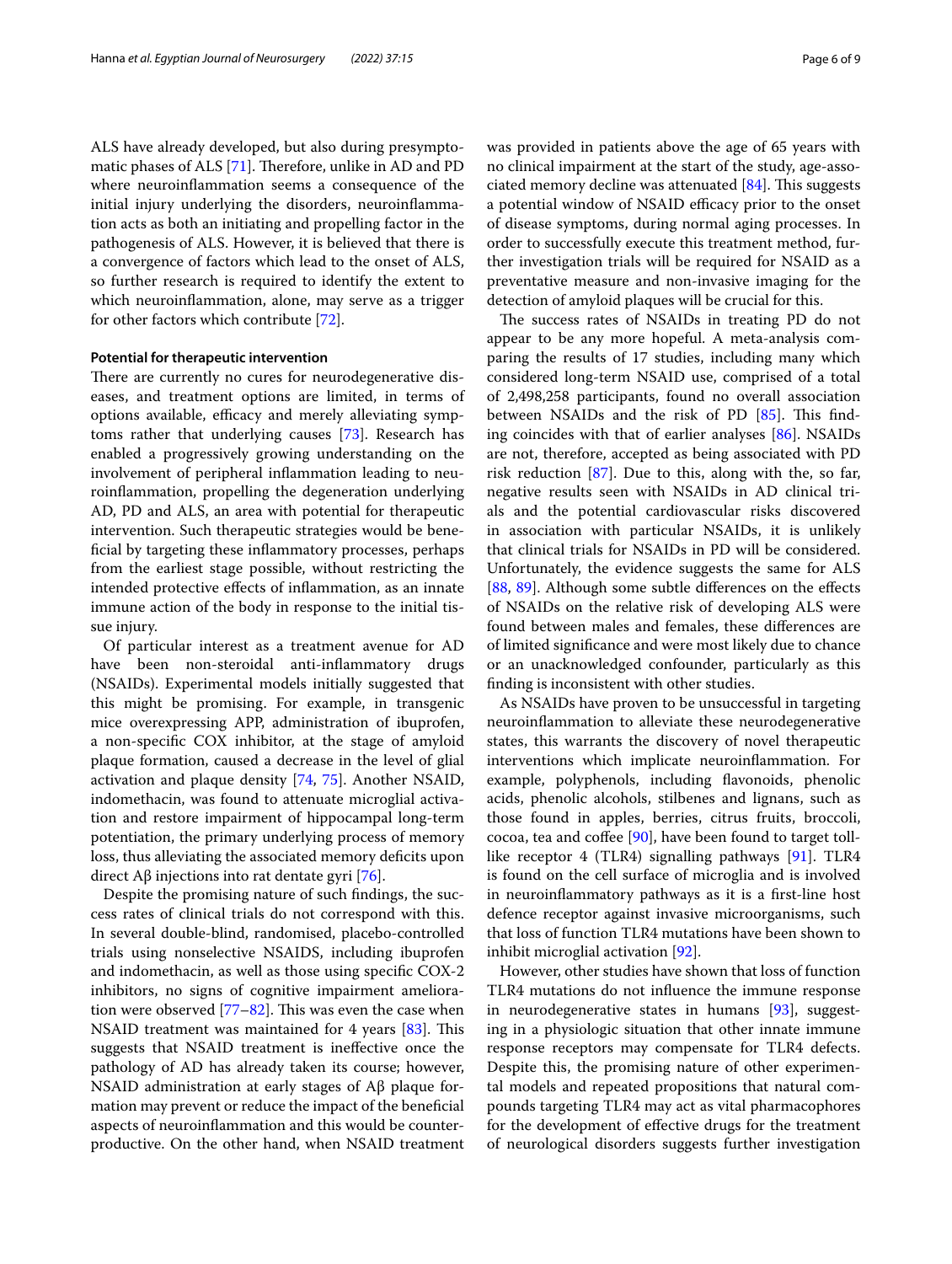should continue. Perhaps, this will require manipulating the TLR4 pathway in a diferent way or at a more specifc and potent stage of disease progression, particularly due to diversity of TLR signalling pathways [\[94\]](#page-8-37).

## **Conclusion**

Neurodegeneration describes the degeneration of neuronal materials and a subsequent deterioration of CNS function. Infammation within the CNS, or neuroinfammation, occurs in response to an initial form of tissue injury or damage which varies in diferent neurodegenerative diseases, such as Aβ plaques and NFTs in AD, α-synuclein forming Lewy bodies in PD and aggregated SOD1 protein in ALS. In [neurodegenera](#page-3-1)[tive diseases,](#page-3-1) the purpose of neuroinfammation is to clear up initial infection to ameliorate the severity and progression of the disease; however, when infammatory stimuli are of too great a magnitude or sustained over a longer period, cytotoxic efects are induced instead due to the persistence of neuroinfammation. The initial injury causes the permeability of the BBB to increase, allowing the migration of activated astrocytes and microglia to the local area and a subsequent release of infammatory mediators, such as IL-1β, IL-6, IL-8 and TNF- $\alpha$ , thus exacerbating disease states by further facilitating neurodegeneration.

At frst glance, targeting neuroinfammatory pathways appears promising as an area for therapeutic intervention, with the expectation that this will slow the disease progression and reduce the severity of symptoms, potentially also lengthening life expectancy. In AD, animal studies exploring the use of NSAIDs produced fndings which encouraged further investigation in clinical trials; however, clinical trials were not successful as they showed no link between the use of NSAIDs and risk reduction in AD. In terms of PD and ALS, clinical trials have not been considered due to unsuccessful experimental model trials. Despite this, the notion of partially treating neurodegenerative diseases with NSAIDs is logical and perhaps requires an alternative form of investigation. As mentioned above, three-dimensional models enable realistic analyses of cell-to-cell interactions in physiological situations and in greater depth. As glial cells are highly implicated in neuroinfammatory processes which contribute to neurodegeneration, incorporating neuron–glial interactions into such three-dimensional brain organoid models will aid the elucidation of cell non-autonomous disease mechanisms and may help to yield results which are representative of more accurate human outcomes. This will help a more thorough understanding of precise neuroinfammatory pathways to be obtained and subsequently to clarify whether or not NSAIDs may be still be useful by manipulating neuroinfammatory processes more specifcally, such as at precise stages of progression.

Neuroinfammation is a major contributor to neurodegenerative disease progression, although may not be considered a cause in itself as they are typically of a multi-factorial nature. Whilst NSAIDs have not been completely efective in reducing the risk of neurodegenerative disorders in humans, the possibility of this should not be ruled out until advancements in research technologies and processes have been put into action. In the meantime, alternative treatment avenues continue to draw interest for researchers, such as polyphenols which target TLR4 pathways.

#### **Abbreviations**

AD: Alzheimer's disease; PD: Parkinson's disease; ALS: Amyotrophic lateral sclerosis; CNS: Central nervous system; iPSCs: Induced pluripotent stem cells; BBB: Blood–brain barrier; AB: Amyloid beta; APP: Amyloid precursor protein; NFTs: Neurofbrillary tangles; IL-1B: Interleukin-1B; TNF-a: Tumour necrosis factor a; CD: Cluster of diferentiation; MHC: Major histocompatibility complex; MAPK: Mitogen-activated protein kinase; MCP-1: Monocyte chemoattractant protein; TLR: Toll-like receptor; RAGE: Receptor for advanced glycation end; MNs: Motor neurons; COX-2: Cyclooxygenase type 2; PGE2: Prostaglandin E2; SOD1: Superoxide dismutase 1; IL-8: Interleukin 8; IL-6: Interleukin 6; NSAID: Non-steroidal anti-infammatory drugs; TLR4: Toll-like receptor 4.

#### **Acknowledgements**

Not applicable.

#### **Author contributions**

LH contributed to conception and design of the work. EP was involved in drafting the work, as well as designed the work. CI designed, drafted and revised the work. EM designed as well as revised the work. GI was involved in drafting of the work as well as revision. All authors have read and approved the fnal manuscript.

#### **Funding**

Not applicable.

#### **Availability of data materials**

Data sharing is not applicable to this article as no data sets were generated or analysed during the current study.

#### **Declarations**

#### **Ethics approval and consent to participate**

Not applicable.

#### **Consent for publication**

Not applicable.

#### **Competing interests**

The authors declare that they have no competing interests.

#### **Author details**

<sup>1</sup> University of Roehampton, London, UK. <sup>2</sup> Lagos University Teaching Hospital, Lagos, Nigeria. <sup>3</sup> Irrua Specialist Teaching Hospital, Edo State, Irrua, Nigeria.

Received: 29 May 2020 Accepted: 7 March 2022Published online: 09 May 2022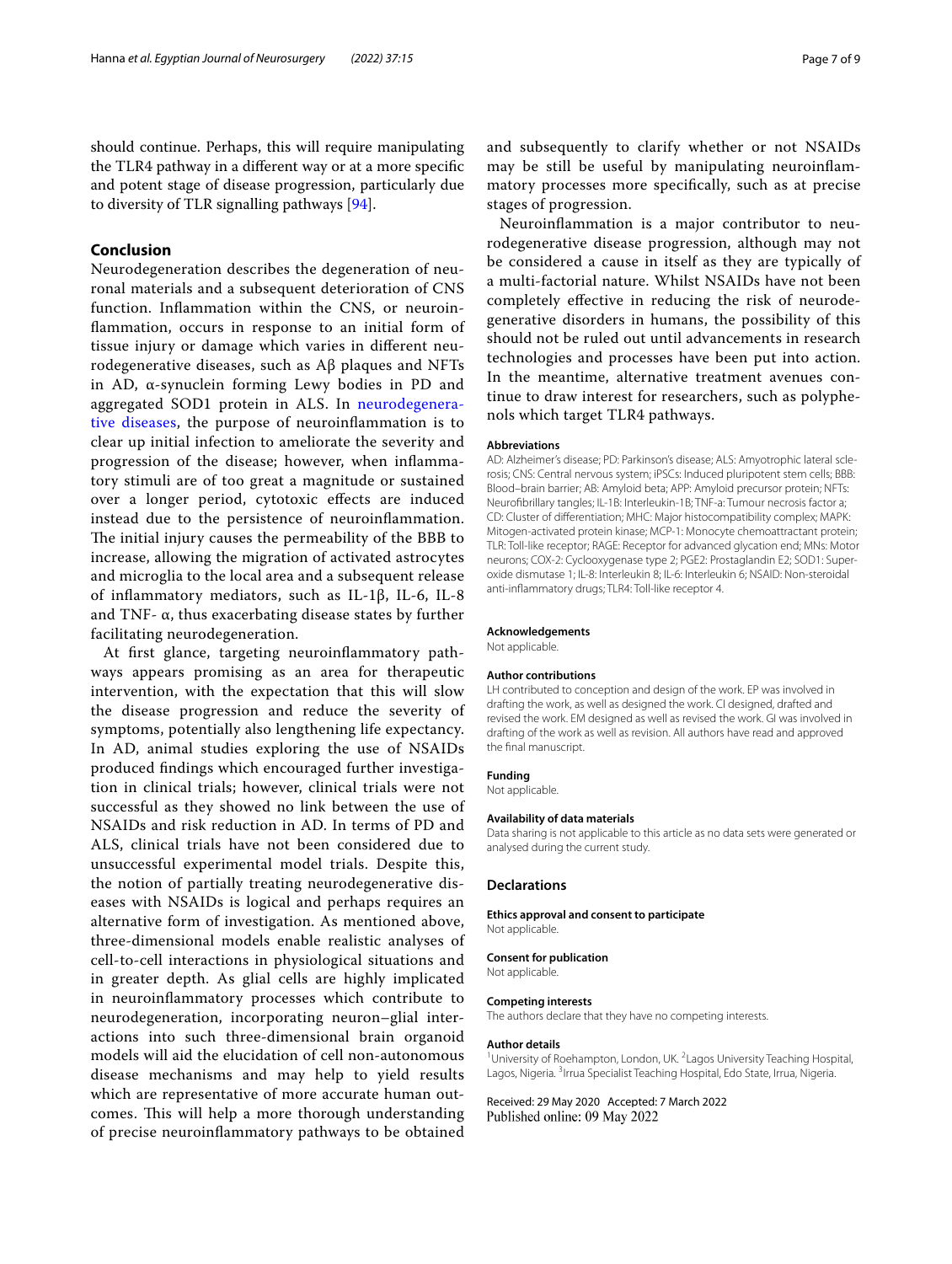#### **References**

- <span id="page-7-0"></span>1. Ramanan VK, Saykin AJ. Pathways to neurodegeneration: mechanistic insights from GWAS in Alzheimer's disease, Parkinson's disease, and related disorders. Am J Neurodegener Dis. 2013;2(3):145–75.
- <span id="page-7-1"></span>2. Gitler AD, Dhillon P, Shorter J. Neurodegenerative disease: models, mechanisms, and a new hope. Dis Model Mech. 2017;10(5):499–502.
- <span id="page-7-2"></span>3. Heemels M-T. Neurodegenerative diseases. Nature. 2016;539(7628):179.
- <span id="page-7-3"></span>4. The 2012 Ageing Report: Economic and budgetary projections for the 27 EU Member States (2010–2060) - European Commission [Internet]. [cited 2020 May 29]. [https://ec.europa.eu/economy\\_fnance/publications/](https://ec.europa.eu/economy_finance/publications/european_economy/2012/2012-ageing-report_en.htm) [european\\_economy/2012/2012-ageing-report\\_en.htm](https://ec.europa.eu/economy_finance/publications/european_economy/2012/2012-ageing-report_en.htm)
- <span id="page-7-4"></span>5. Auluck PK, Chan HYE, Trojanowski JQ, Lee VMY, Bonini NM. Chaperone suppression of alpha-synuclein toxicity in a Drosophila model for Parkinson's disease. Science. 2002;295(5556):865–8.
- 6. Becker LA, Huang B, Bieri G, Ma R, Knowles DA, Jafar-Nejad P, et al. Therapeutic reduction of ataxin-2 extends lifespan and reduces pathology in TDP-43 mice. Nature. 2017;544(7650):367–71.
- 7. Cooper AA, Gitler AD, Cashikar A, Haynes CM, Hill KJ, Bhullar B, et al. Alpha-synuclein blocks ER-Golgi traffic and Rab1 rescues neuron loss in Parkinson's models. Science. 2006;313(5785):324–8.
- 8. Krobitsch S, Lindquist S. Aggregation of huntingtin in yeast varies with the length of the polyglutamine expansion and the expression of chaperone proteins. Proc Natl Acad Sci U S A. 2000;97(4):1589–94.
- <span id="page-7-5"></span>9. Link CD. Expression of human beta-amyloid peptide in transgenic Caenorhabditis elegans. Proc Natl Acad Sci U S A. 1995;92(20):9368–72.
- <span id="page-7-6"></span>10. Han SSW, Williams LA, Eggan KC. Constructing and deconstructing stem cell models of neurological disease. Neuron. 2011;70(4):626–44.
- <span id="page-7-7"></span>11. Rm M, Sp P. Neural diferentiation in the third dimension: generating a human midbrain. Cell Stem Cell. 2016;19(2):145–6.
- <span id="page-7-8"></span>12. Paşca AM, Sloan SA, Clarke LE, Tian Y, Makinson CD, Huber N. Functional cortical neurons and astrocytes from human pluripotent stem cells in 3D culture. Nat Methods. 2015;12(7):671–8.
- <span id="page-7-9"></span>13. More SV, Kumar H, Kim IS, Song S-Y, Choi D-K. Cellular and molecular mediators of neuroinfammation in the pathogenesis of Parkinson's disease. Mediators Infamm. 2013;2013:952375.
- <span id="page-7-10"></span>14. Lampa J, Westman M, Kadetoff D, Agréus AN, Le Maître E, Gillis-Haegerstrand C, et al. Peripheral infammatory disease associated with centrally activated IL-1 system in humans and mice. Proc Natl Acad Sci U S A. 2012;109(31):12728–33.
- <span id="page-7-11"></span>15. Chen W-W, Zhang X, Huang W-J. Role of neuroinfammation in neurodegenerative diseases (Review). Mol Med Rep. 2016;13(4):3391–6.
- <span id="page-7-12"></span>16. Prendergast CT, Anderton SM. Immune cell entry to central nervous system–current understanding and prospective therapeutic targets. Endocr Metab Immune Disord Drug Targets. 2009;9(4):315–27.
- <span id="page-7-13"></span>17. Moore AH, Bigbee MJ, Boynton GE, Wakeham CM, Rosenheim HM, Staral CJ, et al. Non-steroidal anti-infammatory drugs in Alzheimer's disease and Parkinson's disease: reconsidering the role of neuroinfammation. Pharmaceuticals. 2010;3(6):1812–41.
- <span id="page-7-14"></span>18. Schwartz M, Kipnis J, Rivest S, Prat A. How do immune cells support and shape the brain in health, disease, and aging? J Neurosci Off J Soc Neurosci. 2013;33(45):17587–96.
- <span id="page-7-15"></span>19. Glass CK, Saijo K, Winner B, Marchetto MC, Gage FH. Mechanisms underlying infammation in neurodegeneration. Cell. 2010;140(6):918–34.
- <span id="page-7-16"></span>20. Sofroniew MV, Vinters HV. Astrocytes: biology and pathology. Acta Neuropathol (Berl). 2010;119(1):7–35.
- <span id="page-7-17"></span>21. Das SJ. Microglia-mediated neuroinfammation is an amplifer of virusinduced neuropathology. J Neurovirol. 2014;20(2):122–36.
- <span id="page-7-18"></span>22. Lull ME, Block ML. Microglial activation and chronic neurodegeneration. Neurother J Am Soc Exp Neurother. 2010;7(4):354–65.
- <span id="page-7-19"></span>23. Taylor JP, Hardy J, Fischbeck KH. Toxic proteins in neurodegenerative disease. Science. 2002;296(5575):1991–5.
- <span id="page-7-20"></span>24. Noh H, Jeon J, Seo H. Systemic injection of LPS induces region-specifc neuroinfammation and mitochondrial dysfunction in normal mouse brain. Neurochem Int. 2014;69:35–40.
- <span id="page-7-21"></span>25. Block ML, Hong J-S. Microglia and infammation-mediated neurodegeneration: multiple triggers with a common mechanism. Prog Neurobiol. 2005;76(2):77–98.
- <span id="page-7-22"></span>26. Rivest S. Regulation of innate immune responses in the brain. Nat Rev Immunol. 2009;9(6):429–39.
- <span id="page-7-23"></span>27. Prince MJ. World Alzheimer Report 2015: The Global Impact of Dementia [Internet]. 2015 [cited 2020 May 29]. [https://www.alz.co.uk/research/](https://www.alz.co.uk/research/world-report-2015) [world-report-2015](https://www.alz.co.uk/research/world-report-2015)
- <span id="page-7-24"></span>28. Prince M, Bryce R, Albanese E, Wimo A, Ribeiro W, Ferri CP. The global prevalence of dementia: a systematic review and metaanalysis. Alzheimers Dement J Alzheimers Assoc. 2013;9(1):63-75.e2.
- <span id="page-7-25"></span>29. Neugroschl J, Wang S. Alzheimer's disease: diagnosis and treatment across the spectrum of disease severity. Mt Sinai J Med N Y. 2011;78(4):596–612.
- <span id="page-7-26"></span>30. Serrano-Pozo A, Frosch MP, Masliah E, Hyman BT. Neuropathological alterations in Alzheimer disease. Cold Spring Harb Perspect Med. 2011;1(1):a006189.
- <span id="page-7-27"></span>31. Benzing WC, Wujek JR, Ward EK, Shaffer D, Ashe KH, Younkin SG, et al. Evidence for glial-mediated infammation in aged APP(SW) transgenic mice. Neurobiol Aging. 1999;20(6):581–9.
- <span id="page-7-28"></span>32. Frautschy SA, Yang F, Irrizarry M, Hyman B, Saido TC, Hsiao K, et al. Microglial response to amyloid plaques in APPsw transgenic mice. Am J Pathol. 1998;152(1):307–17.
- <span id="page-7-29"></span>33. Masliah E, Mallory M, Hansen L, Alford M, Albright T, Terry R, et al. Immunoreactivity of CD45, a protein phosphotyrosine phosphatase Alzheimer's disease. Acta Neuropathol (Berl). 1991;83(1):12–20.
- <span id="page-7-30"></span>34. Cagnin A, Brooks DJ, Kennedy AM, Gunn RN, Myers R, Turkheimer FE, et al. In-vivo measurement of activated microglia in dementia. Lancet Lond Engl. 2001;358(9280):461–7.
- <span id="page-7-31"></span>35. Lue LF, Walker DG, Rogers J. Modeling microglial activation in Alzheimer's disease with human postmortem microglial cultures. Neurobiol Aging. 2001;22(6):945–56.
- <span id="page-7-32"></span>36. Sheng W, Yang F, Zhou Y, Yang H, Low PY, Kemeny DM, et al. STAT5 programs a distinct subset of GM-CSF-producing T helper cells that is essential for autoimmune neuroinfammation. Cell Res. 2014;24(12):1387–402.
- <span id="page-7-33"></span>37. Akiyama H, Barger S, Barnum S, Bradt B, Bauer J, Cole GM, et al. Infammation and Alzheimer's disease. Neurobiol Aging. 2000;21(3):383–421.
- <span id="page-7-34"></span>38. Wyss-Coray T, Loike JD, Brionne TC, Lu E, Anankov R, Yan F, et al. Adult mouse astrocytes degrade amyloid-beta in vitro and in situ. Nat Med. 2003;9(4):453–7.
- <span id="page-7-35"></span>39. Drexler SK, Foxwell BM. The role of toll-like receptors in chronic infammation. Int J Biochem Cell Biol. 2010;42(4):506–18.
- <span id="page-7-36"></span>40. Kierdorf K, Fritz G. RAGE regulation and signaling in infammation and beyond. J Leukoc Biol. 2013;94(1):55–68.
- <span id="page-7-37"></span>41. Saijo K, Winner B, Carson CT, Collier JG, Boyer L, Rosenfeld MG, et al. A Nurr1/CoREST pathway in microglia and astrocytes protects dopaminergic neurons from infammation-induced death. Cell. 2009;137(1):47–59.
- <span id="page-7-38"></span>42. Bolmont T, Haiss F, Eicke D, Radde R, Mathis CA, Klunk WE, et al. Dynamics of the microglial/amyloid interaction indicate a role in plaque maintenance. J Neurosci Off J Soc Neurosci. 2008;28(16):4283-92.
- <span id="page-7-39"></span>43. Stalder M, Phinney A, Probst A, Sommer B, Staufenbiel M, Jucker M. Association of microglia with amyloid plaques in brains of APP23 transgenic mice. Am J Pathol. 1999;154(6):1673–84.
- <span id="page-7-40"></span>44. Hickman SE, Allison EK, El Khoury J. Microglial dysfunction and defective beta-amyloid clearance pathways in aging Alzheimer's disease mice. J Neurosci Of J Soc Neurosci. 2008;28(33):8354–60.
- <span id="page-7-41"></span>45. Meda L, Cassatella MA, Szendrei GI, Otvos L, Baron P, Villalba M, et al. Activation of microglial cells by beta-amyloid protein and interferon-gamma. Nature. 1995;374(6523):647–50.
- <span id="page-7-42"></span>46. Massano J, Bhatia KP. Clinical approach to Parkinson's disease: features, diagnosis, and principles of management. Cold Spring Harb Perspect Med. 2012;2(6):a008870.
- <span id="page-7-43"></span>47. Braak H, Del Tredici K, Rüb U, de Vos RAI, Jansen Steur ENH, Braak E. Staging of brain pathology related to sporadic Parkinson's disease. Neurobiol Aging. 2003;24(2):197–211.
- <span id="page-7-44"></span>48. Dickson DW. Parkinson's disease and parkinsonism: neuropathology. Cold Spring Harb Perspect Med. 2012;2(8).
- <span id="page-7-45"></span>49. Moore DJ, West AB, Dawson VL, Dawson TM. Molecular pathophysiology of Parkinson's disease. Annu Rev Neurosci. 2005;28:57–87.
- <span id="page-7-46"></span>50. McGeer PL, McGeer EG. Glial reactions in Parkinson's disease. Mov Disord Off J Mov Disord Soc. 2008;23(4):474-83.
- <span id="page-7-47"></span>51. Damier P, Hirsch EC, Zhang P, Agid Y, Javoy-Agid F. Glutathione peroxidase, glial cells and Parkinson's disease. Neuroscience. 1993;52(1):1–6.
- <span id="page-7-48"></span>52. McGeer EG, McGeer PL. The importance of infammatory mechanisms in alzheimer disease. Exp Gerontol. 1998;33(5):371–8.